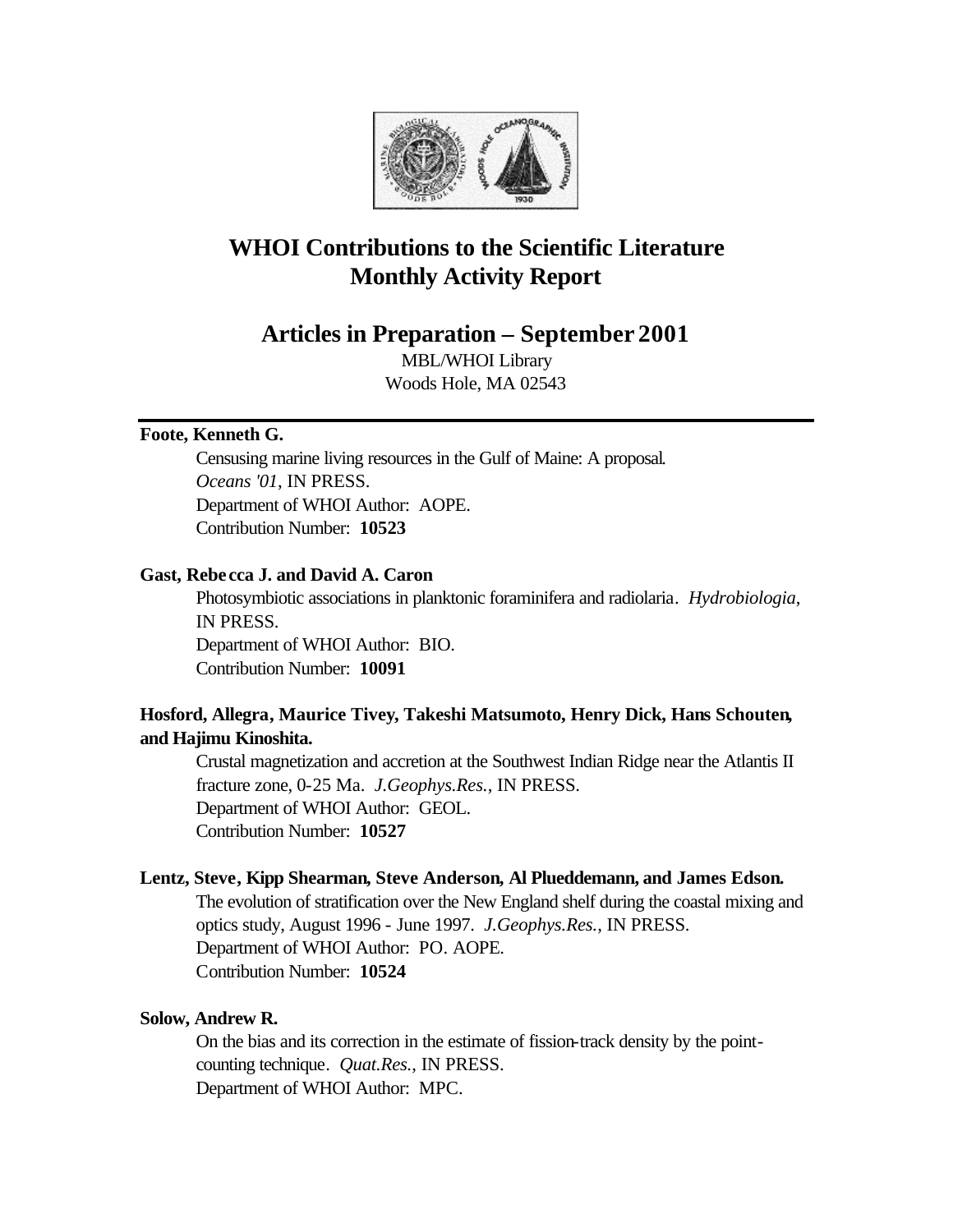Contribution Number: **10526**